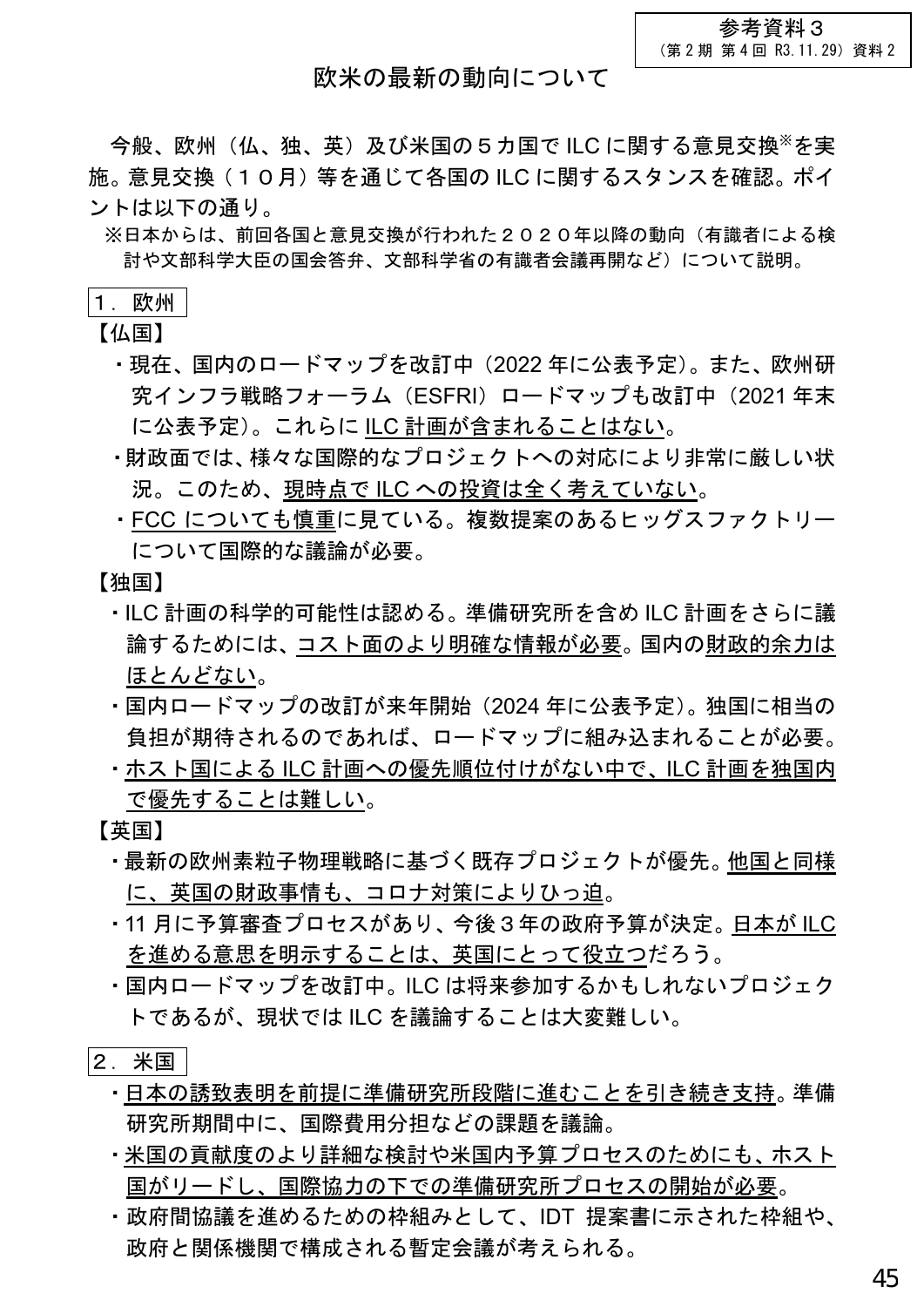## Summary of the Exchange of opinions between MESRI/BMBF/BEIS/STFC/DOE and MEXT related to ILC

- 1. Date: October 15th, 2021
- 2. Venue: online video conference (Webex)
- 3. Participants

MEXT (Japan), MESRI (France), BMBF (Germany), BEIS (UK), STFC (UK), DOE (US)

- 4. Meeting summary
- (1) Participating countries' situations and positions related to the ILC project
	- ➢ The participants explained their countries' situations and shared understanding of the position of each country related to the ILC project.

[Japan]

- $\checkmark$  MEXT described recent status of the ILC project, update after the latest exchange of information (during years 2020 and 2021), which included the Science Council of Japan (SCJ) publishing its Master Plan 2020 but the ILC was not selected as a priority large-scale research project, and MEXT formulating its Roadmap 2020, where the ILC community withdrew the project application in March 2020.
- $\checkmark$  MEXT restarted the review of the ILC Advisory Panel based on the IDT's proposal and Japanese ILC community report related to ILC project, considering recent discussions on large-scale research projects in Japan. Tight financial situation and difficulty in decoupling the ILC pre-laboratory, which includes site issues, from the entire ILC construction project are also matters for serious consideration.
- $\checkmark$  As MEXT's Minister explained in the Diet session, under the current situation that the perspective of broad internal and external cooperation for the ILC project itself as well as its pre-laboratory is not promised, it is difficult to obtain the Japanese citizens' understanding for investing in the pre-laboratory. Various challenges such as international cost sharing, technical feasibility, and the understanding of the citizens including the researchers community remains to be addressed.
- $\checkmark$  Japan recognizes that it is appropriate to continue discussions regarding the ILC project between administrative officials of the relevant countries at the right time, as well as to pay attention to researchers' efforts to deal with the remaining challenges.

[France]

- $\checkmark$  The French national roadmap for research infrastructure is currently being renewed for publication in the first half of 2022, after a one-year long consultation with national stakeholders. Although the new French national roadmap will be published in several months, it is already known the ILC project will not be part of it. Moreover, ILC will not be part of the European projects/landmarks in the new ESFRI 2021 roadmap either.
- $\checkmark$  In terms of financial capacity, France is facing difficult challenges related to various international projects which France has already committed to, including extra costs due to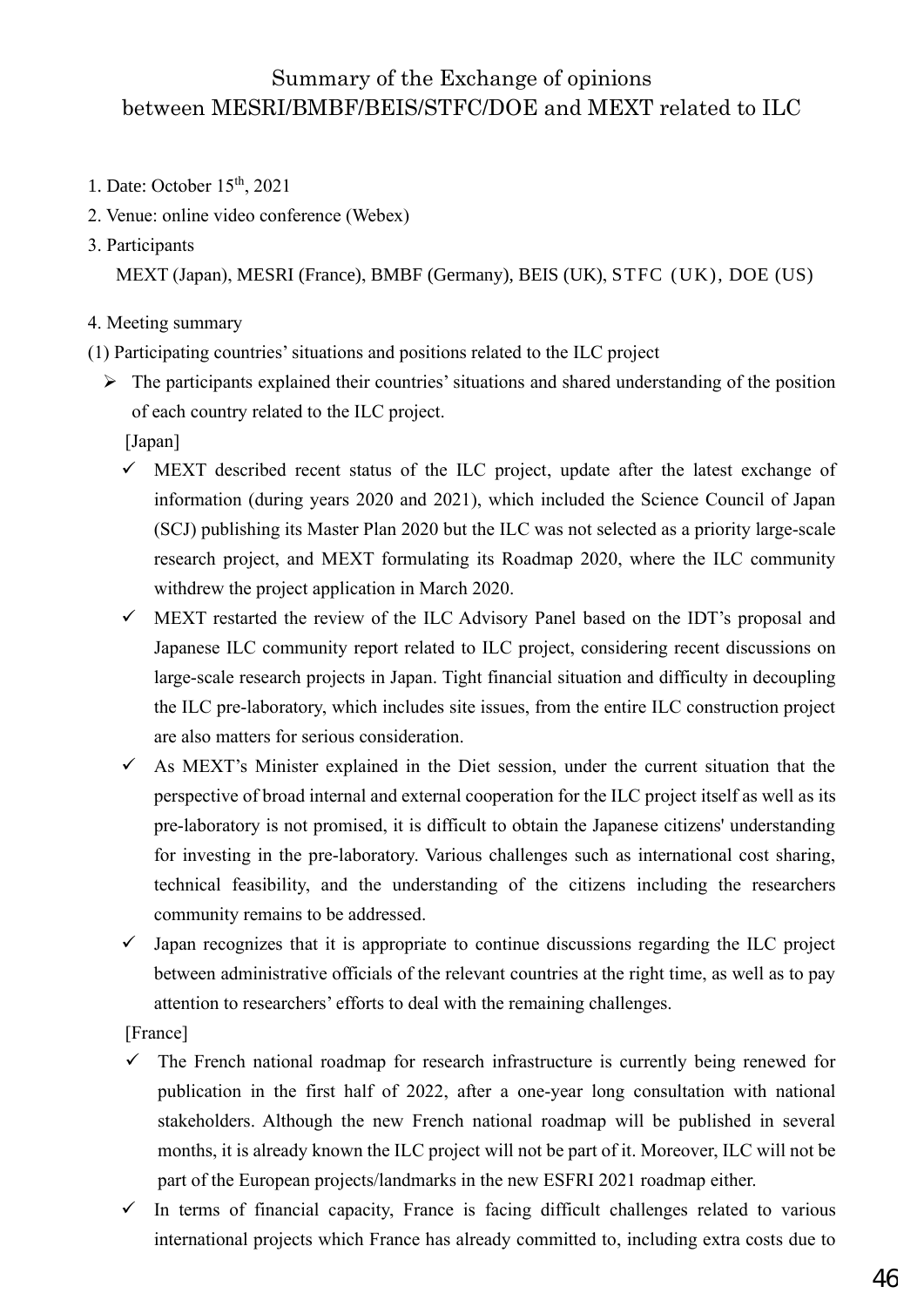construction delays, consequences of the COVID crisis, rising energy prices and so on. So, the financial capacity is very limited. At this stage, no funding is considered for the ILC project.

 $\checkmark$  More generally speaking, the French strategy on High Energy Physics has taken into account the recent update of the European Strategy for Particle Physics and its call for a Higgs factory as a next step. That said, France is on a prudent stance on the FCC project and will pay attention to the results of its feasibility study. France underlines that at this stage, given the number of proposed Higgs-factory projects, discussions in a global context need to be pursued to be able to move forward.

[Germany]

- $\checkmark$  Germany recognizes the scientific potential of the ILC project, in the German science community there is interest and cooperation for long years of several groups and institutions.
- $\checkmark$  For further discussion of the ILC project including the pre-laboratory, more clarification of the cost aspect of the ILC project is necessary. In the federal Budget in Germany, there is very little financial margin due to prioritized national projects with various financial needs.
- $\checkmark$  Germany has a national roadmap review process that is just starting next year, and expects to publish its result in 2024. If a significant German share to the investment in ILC project is expected, it must become a part of the roadmap.
- $\checkmark$  As long as the host country does not prioritize ILC project, it is difficult to give national priority for the ILC project in Germany.

 $[UK]$ 

- $\checkmark$  The UK prioritizes existing projects, including the LHC and the HL-LHC based on the Update of the European Strategy for Particle Physics.
- $\checkmark$  Like any other country, the UK's budget is very tight due to COVID crisis. The UK has the budget review process next month to set government budget for next three years. Clear statement from Japan that Japan moves forward with the ILC project would be helpful for the UK.
- $\checkmark$  The UK national roadmap, which contains various field projects, is being revised. Although the UK might participate in the ILC project in the future, at this moment, it is very hard to discuss it under the current roadmap.

[US]

- $\checkmark$  The 2014 US Particle Physics Project Prioritization Panel (P5) Strategic Plan recognizes the strong scientific and technological importance of the ILC project.
- $\checkmark$  As already expressed by the US to Japan, the US continues to be supportive for a Japanese initiative to advance the ILC project to its pre-laboratory phase. Further discussions on many critical issues, including international financial contributions for the ILC project, can be conducted during the pre-laboratory phase.
- Any value of the contributions is connected to the technical scope. In order to further discuss details of the US contributions to the ILC project as well as to advance the project under the US Government budget processes, it is necessary to begin the pre-laboratory process which